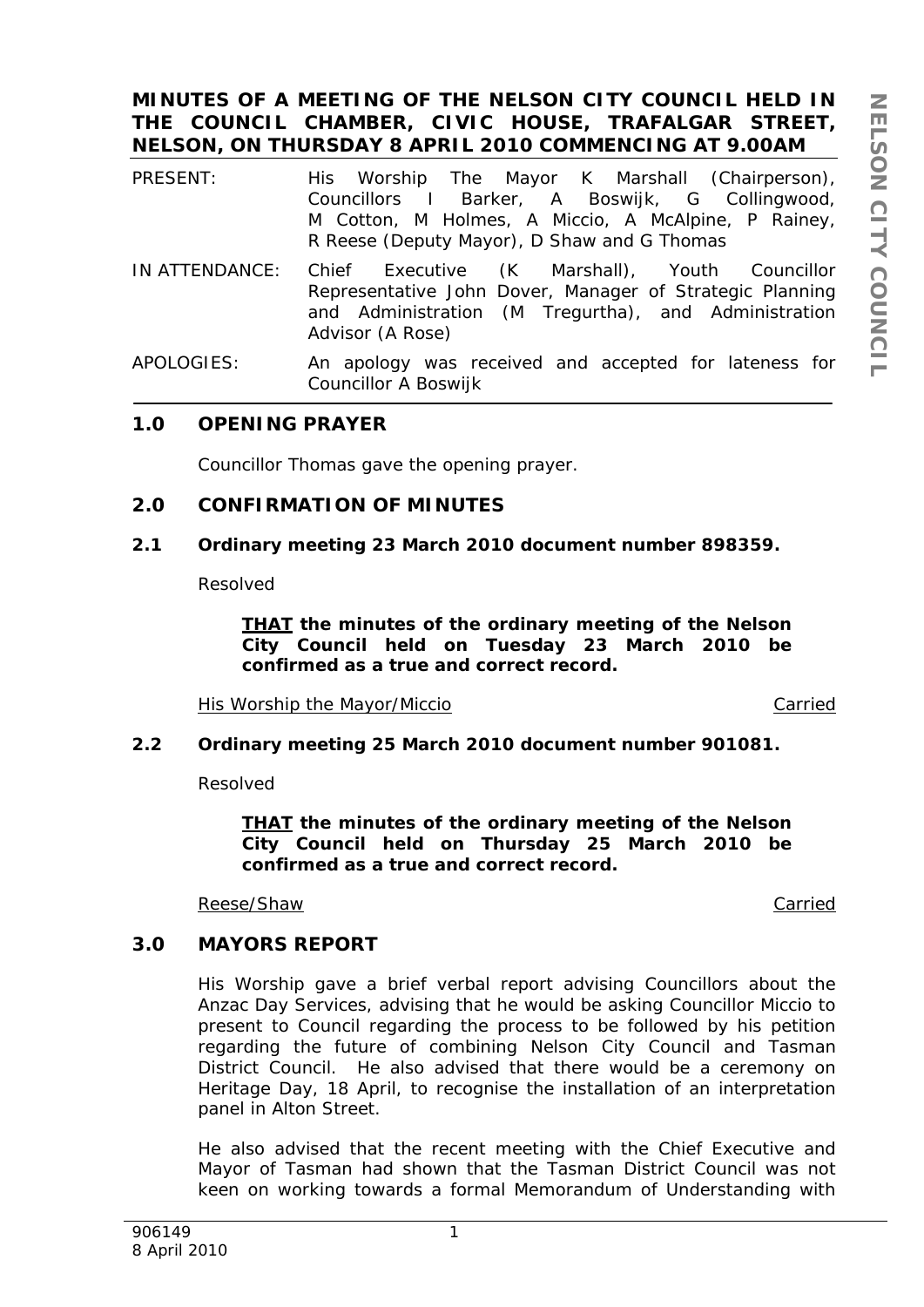Nelson City Council and instead their preferred option was to look at each potential collaboration on a case by case basis.

The Mayor also asked for interest from Councillors who would like to attend upcoming Zone 5 Meetings. He said that he and the Chief Executive would be unable to attend but instead would be attending the forthcoming Metro meeting in Tauranga.

### **3.1 Deputy Mayor's Report**

The Deputy Mayor tabled a paper summarising items that had been discussed at the recent Regional Affairs Committee Meeting. She said the meeting had supported the retention of Environment Canterbury and had had a presentation from the Minister of Treaty Settlements and the Minister of Local Government. Copies of their respective addresses to the meeting were also tabled.

Resolved

*THAT the Mayor and the Deputy Mayor's Reports be received.* 

Reese/Shaw Carried Carried Carried Carried Carried Carried Carried Carried Carried Carried Carried Carried Carried Carried Carried Carried Carried Carried Carried Carried Carried Carried Carried Carried Carried Carried Car

## **4.0 REPORTS POLICY**

**4.1 Appoint Hearing Panel for Plan Change 13 (Marsden Valley) and Plan Change 15 (Heritage)** 

Report number 892510, agenda pages 14-16 refer.

Resolved

*THAT Councillor Reese as Chairperson, Councillor Boswijk and Councillor Shaw be appointed as a Hearing Panel to hear and recommend to the Council decisions on submissions on Plan Change 13 (Marsden Valley) and Plan Change 15(Heritage);* 

*AND THAT the Hearing Panel be delegated the power to recommend to the Council the final content of Plan Change 13 (Marsden Valley) and Plan Change 15 (Heritage);* 

His Worship the Mayor/McAlpine Carried Carried

### **4.2 Residential Shared Zones**

Report number 887705, agenda pages 17-30 refer.

The Sustainable Transport Adviser, Yvonne Gwyn, presented the report and received congratulations from the Mayor and Council on the report.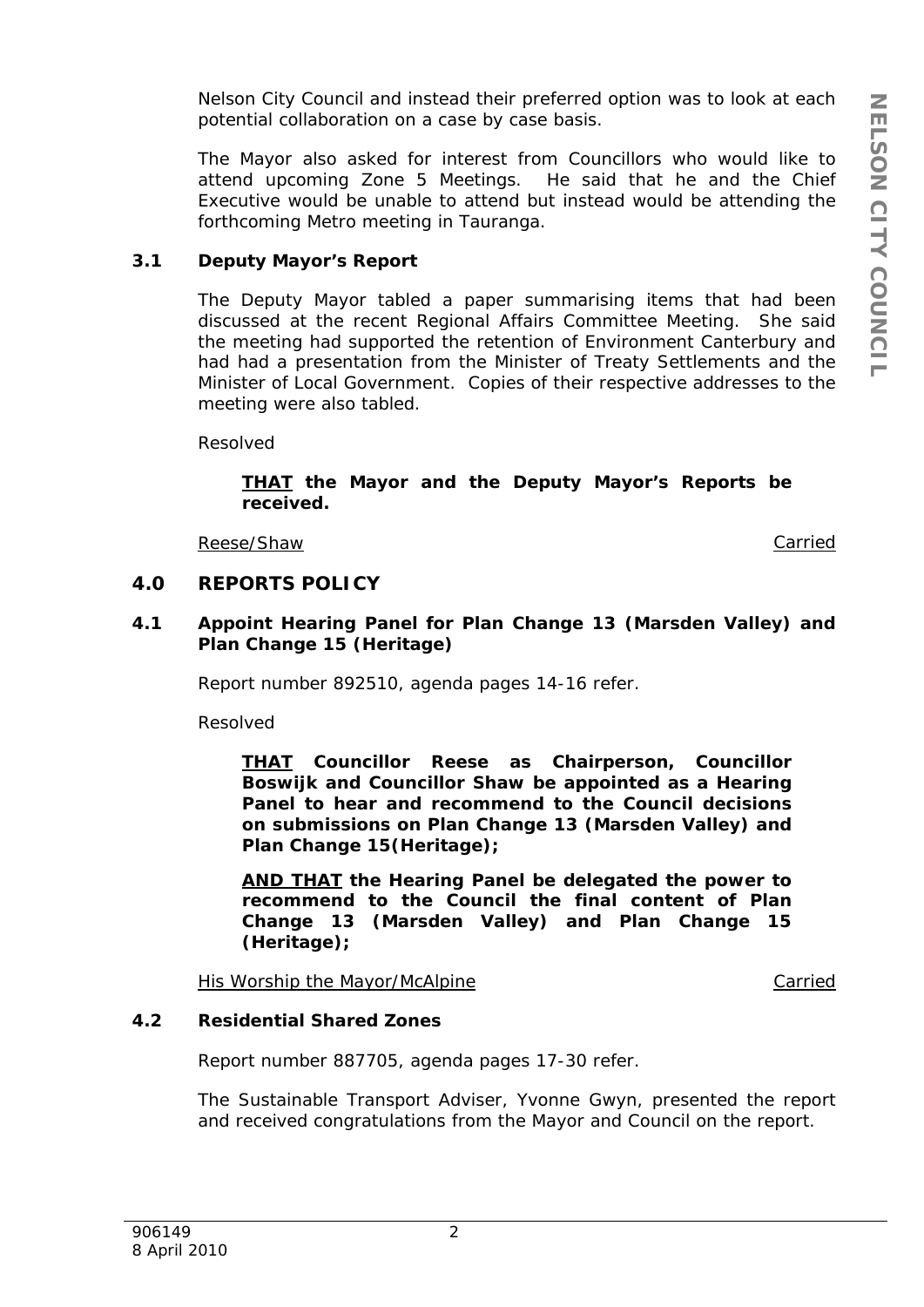Resolved

*THAT the Locking Street upgrade be designed and consulted on using the Residential Shared Zone concept, subject to residents' feedback and NZTA approval, followed by initiating the regulatory requirements to change the speed limit;*

*AND THAT a reduction in the speed limit to 30kph be approved with amendments to the speed limit bylaw to include Locking Street in Schedule C (30km/hr);* 

*AND THAT the use of the Residential Shared Zone concept be approved in principle for other road upgrades where appropriate.*

Shaw/Holmes **Carried** Carried Carried Carried Carried Carried Carried Carried Carried Carried Carried Carried Carried Carried Carried Carried Carried Carried Carried Carried Carried Carried Carried Carried Carried Carried

### **5.0 REPORTS PERFORMANCE**

#### **5.1 Chief Executive's Report**

Report number 897114, agenda pages 31-78 refer.

The Chief Executive presented the report.

### **5.2 Model Community Cycle and Walking Project Funding**

The Chief Executive said that he could now advise Council that Nelson was the first on the short list for this funding.

### **5.3 Substantial Positive Improvement in Key Stakeholder Satisfaction**

The Chief Executive highlighted that across every performance indicator an independent survey had shown a substantial positive improvement in key stakeholder satisfaction. He said it was a great result and one that confirmed Council is on track to improve its performance and lift customer satisfaction.

#### **5.4 Atawhai Intersections Update**

There was some concern expressed that the New Zealand Transport Association appeared to placing more urgency on improving the quality of the Quarantine Road Intersection rather than working to reduce the speed limit along Atawhai Drive.

Resolved

*THAT Council write to the NZ Transport Agency querying the urgency given to improving the Quarantine Road Intersection and pointing out that, in Council's view, the more urgent priority is to reduce the speed limit along Atawhai Drive.* 

Holmes/Shaw Carried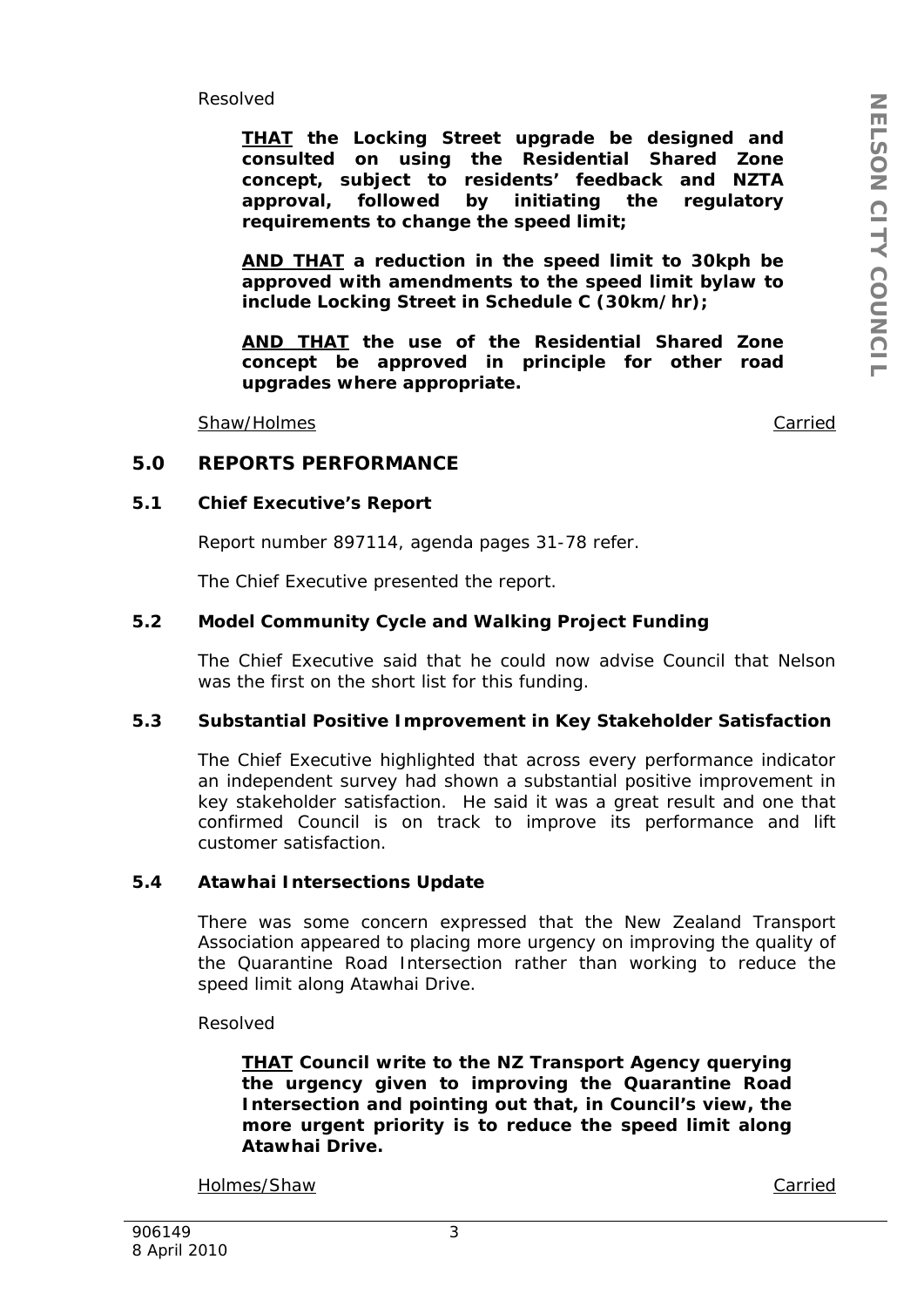### **5.5 Ridgeway Reconstruction**

Resolved

*THAT the advancement of \$300,000 from the 2010/11 Transport budget for renewals: pavement rehabilitation be approved to carry out road reconstruction of The Ridgeway, from the new link road to the Somerset Tce intersection under urgency to enable the works to be completed before winter.* 

Holmes/Boswijk **Carried** 

### **5.6 Sister Cities Representative Appointment**

His Worship said he had asked Councillor McAlpine to be Council's representative on the Sister City Coordinating Group. He further advised that at a Council Workshop in the future Council would discuss its relationships with its various Sister Cities.

Resolved

### *THAT Cr McAlpine be appointed to the Sister City Coordinating Group and that the Delegations Register be amended to reflect this.*

Holmes/Boswijk Carried

### **5.7 Orphanage Creek Combined Stormwater/Transport**

During consideration of this item there was some discussion regarding artwork and how appropriate it was for certain types of infrastructure. It was explained that the Draft Policy that was shortly to come to Council would spell out the procedure for artworks on such projects and how they were funded.

Resolved

*THAT the \$15,000 budgeted in 2010/11 for artwork at the new Stoke high level reservoir be used for artwork at Orphanage Creek instead.* 

Shaw/His Worship the Mayor Carried Carried

### **5.8 Marina Development**

Resolved

*THAT \$300,000 of the large berth construction budget be brought forward from the 2010/11 financial year to undertake the most cost effective dredging works for the larger berths to be carried out this financial year;*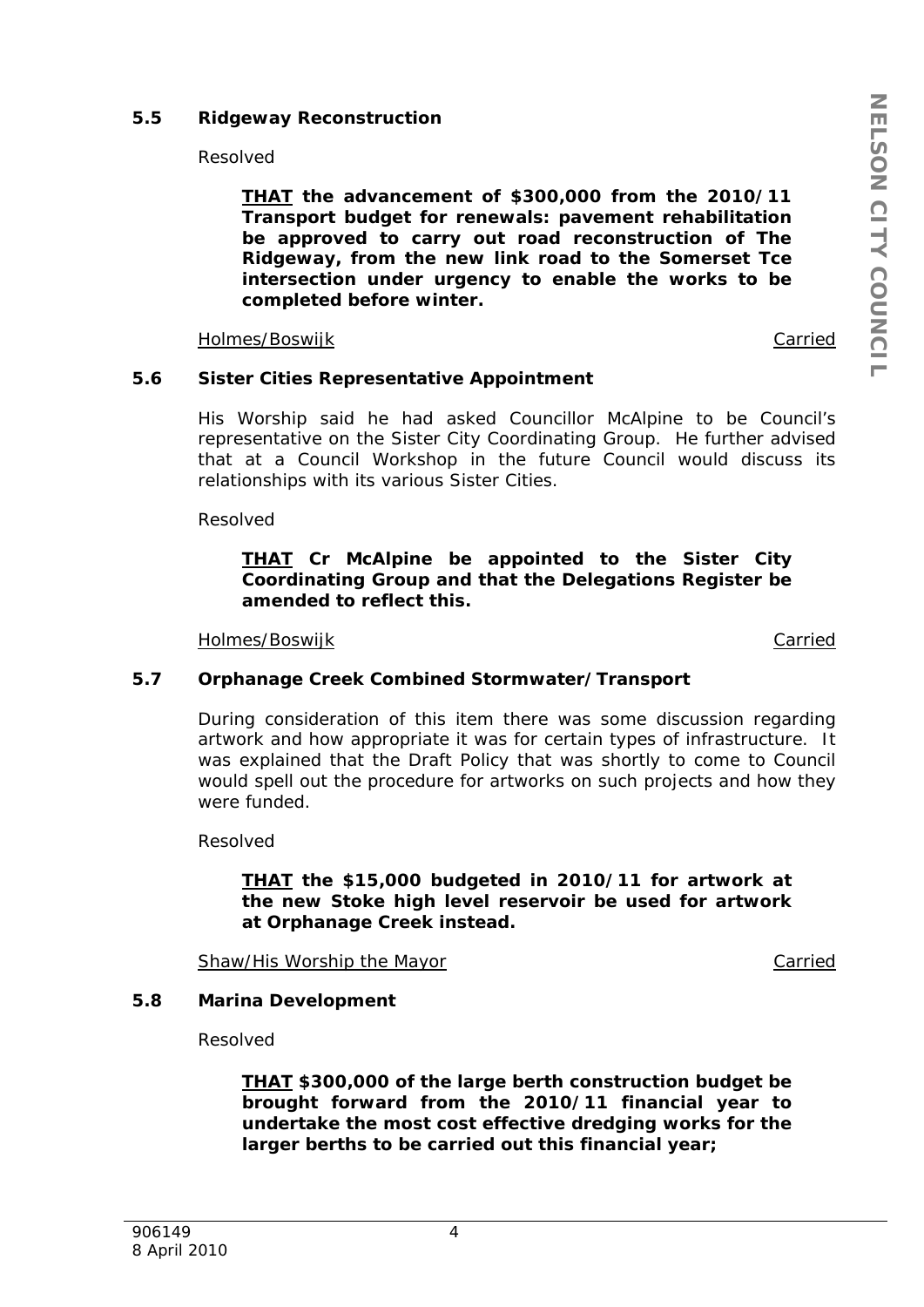### *AND THAT when finalising the upcoming 2010/11 Annual Plan, consideration be given to the construction of the larger berths in future years.*

Miccio/Boswijk Carried

### **5.9 Trafalgar Park Upgrade**

His Worship the Mayor said it would be appropriate for Council to write to the Minister for the Rugby World Cup 2011 and the MP for Nelson thanking the Government for the cheque for \$1.5 million (plus gst) that had been presented to Council on 1 April 2010.

Resolved

*THAT Council write to the Minister for the Rugby World Cup 2011 and the MP for Nelson thanking the government for the cheque for \$1.5 million (plus GST) presented to Council on 1 April 2010 to go towards the cost of upgrading Trafalgar Park for the Rugby World Cup 2011.* 

His Worship the Mayor/Holmes Carried

### **5.10 Parking Bylaw Update**

It was explained that the following schedules of the Bylaw were required to be amended following the alterations carried out, under delegated authority, since the last update in February 2010.

Resolved

*THAT the following alterations to the Schedules of Bylaw No. 207, Parking and Vehicle Control (2004) be approved:* 

*Schedule 8: Time Limited Parking Areas* 

*Schedule 9: No Stopping* 

Rainey/McAlpine **Carried** 

### **5.11 Rugby World Cup**

The Youth Councillor Representative, John Dover, advised Council that while he was in Wellington, watching the New Zealand v Saudi Arabia football match, he had been impressed with the various stalls selling Saudi Arabian food that had been set up in Wellington. He suggested that a similar opportunity existed for Nelson City when it was hosting the Rugby World Cup to display the culture and the foods of the USA, Russia and in particular Italy. The Mayor thanked him for this idea and asked the various members of the Rugby World Cup Steering Group to look into the matter.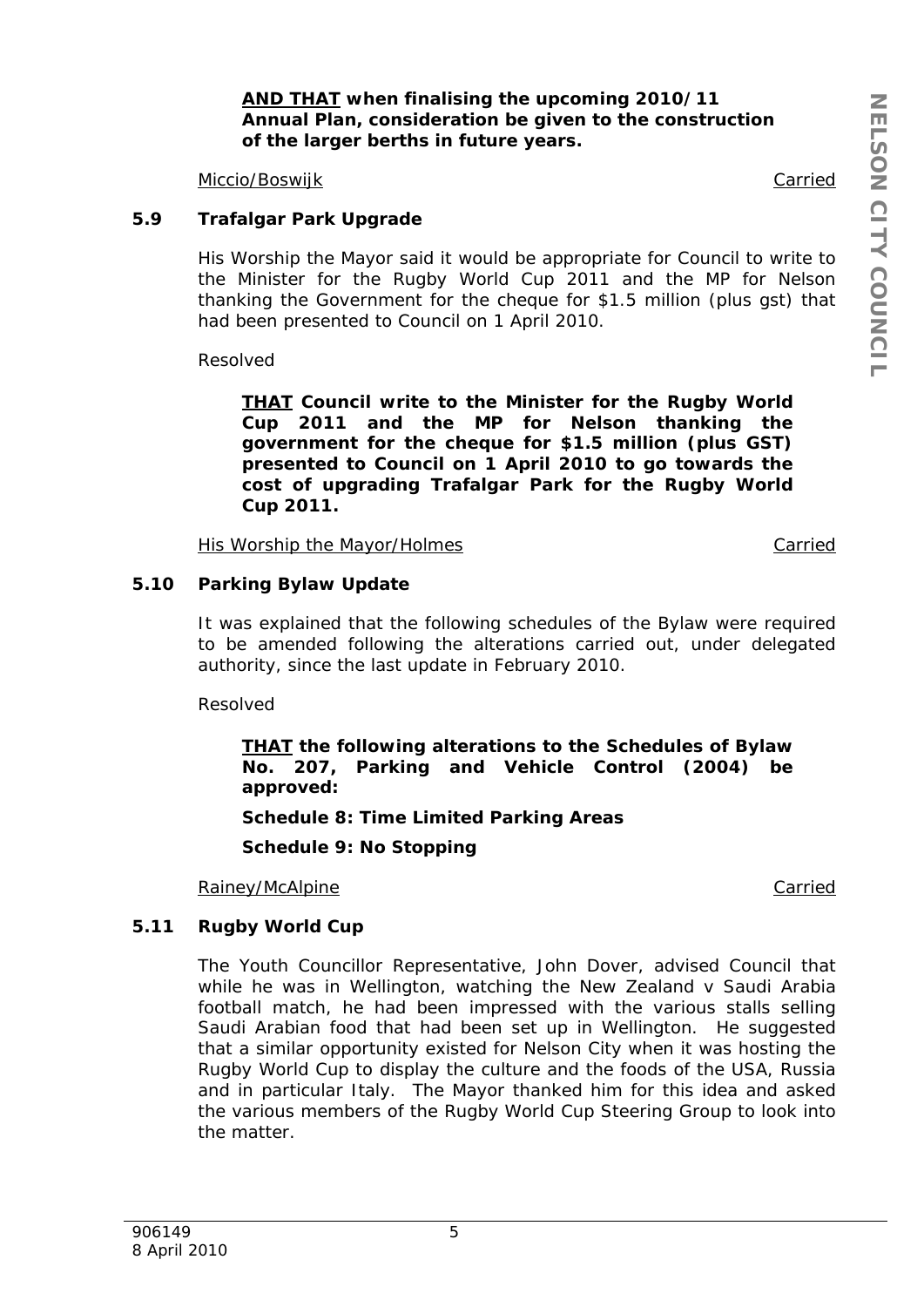### **5.12 Customer Service Centre**

In answer to a question from Councillor Thomas regarding the time taken to answer telephone calls to Council the Chief Executive said this was a work in progress, all calls were being logged with the aim of producing data to show how fast the average call is answered. He said that the Centre had just clocked 10,000 Service Requests in three months.

Councillor Collingwood questioned what is the best email to make contact with the Customer Service Centre and also suggested that the television screen be better positioned so people coming to attend meetings would be able to see it as they walk in the Centre.

#### **5.13 Supplementary Reports – Status Reports**

Resolved

*THAT the Status Reports for April 2010 attached to the Chief Executive's Report be received.* 

Holmes/Miccio Carried

### **5.14 Supplementary Reports – Schedule of Documents Sealed**

Resolved

*THAT the Schedule of Documents Sealed from 18 January 2010 to 9 March 2010 be received.* 

Reece/Rainey **Carried** 

### **6.0 REPORTS OF POLITICAL**

#### **6.1 Memorandum of Understanding Nelson Tasman Housing Trust**

Report number 891124, agenda pages 79-88 refer.

The Manager Cultural Social and Recreation Services Kath Inwood joined the meeting and presented the report explaining that the Memorandum of Understanding was principally about communication. In answer to a question she confirmed that by giving of the Trust a Memorandum of Understanding it would help the Trust obtain funding. In answer to other questions she said that the full plan had not been advertised to the wider community and that that the buy back offer had been turned down by the previous owners family.

Resolved

### *THAT the Memorandum of Understanding with the Nelson Tasman Housing Trust dated March 2010 be adopted.*

Shaw/Reese Carried Carried Carried Carried Carried Carried Carried Carried Carried Carried Carried Carried Carried Carried Carried Carried Carried Carried Carried Carried Carried Carried Carried Carried Carried Carried Car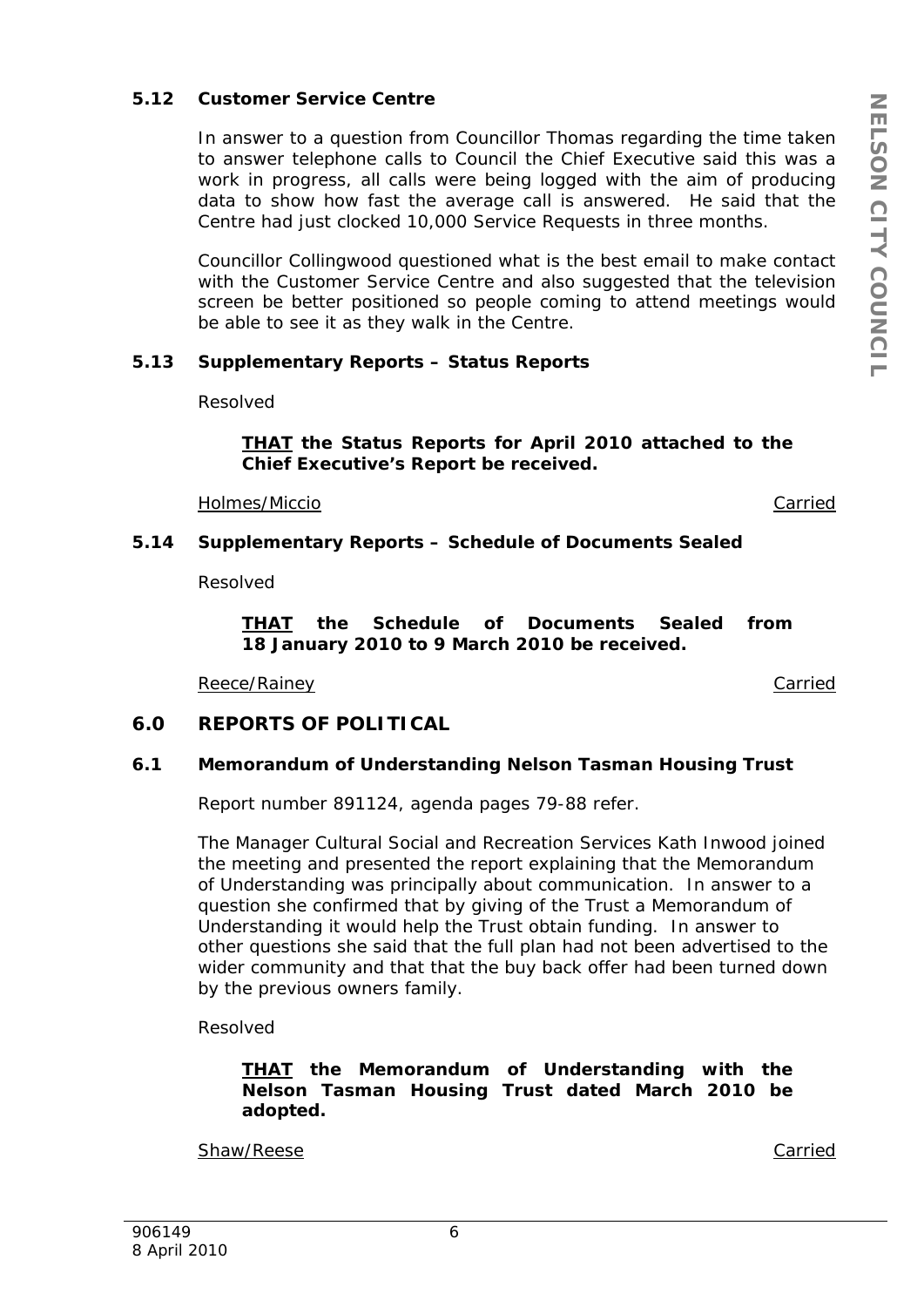## **7.0 REPORTS FROM COMMITTEES – AUDIT RISK AND FINANCE COMMITTEE – 23 MARCH 2010**

Document number 900852, agenda pages 89-90 refer.

Resolved

### *THAT the minutes of a meeting of the Audit Risk and Finance Committee held on Tuesday 23 March 2010 be received.*

### Thomas/Reese Carried

Attendance: The meeting adjourned for morning tea from 10.40am to 11.05am.

### **8.0 PUBLIC EXCLUDED BUSINESS**

### **8.1 Exclusion of the Public**

Resolved:

*THAT the public be excluded from the following parts of the proceedings of this meeting in accordance with section 48(1)(a) of the Local Government Official Information and Meetings Act 1987 on the grounds that the public conduct of this part of the proceedings of the meeting would be likely to result in the disclosure of information for which good reason for withholding exists.* 

- *i) Nelson City Council, Public Excluded Minutes – 25 March 2010*
- *ii) Council Facility*
- *iii) Chief Executive's Report Public Excluded*
- *iv) Festivals*

*Reasons:* 

*To enable the Council to carry out negotiations or commercial activities without prejudice or disadvantage; or* 

*To protect information where the making available of the information would unreasonably prejudice the commercial position of the person who is the subject of the information"; or* 

*To protect the privacy of natural persons.* 

Barker/Shaw Carried